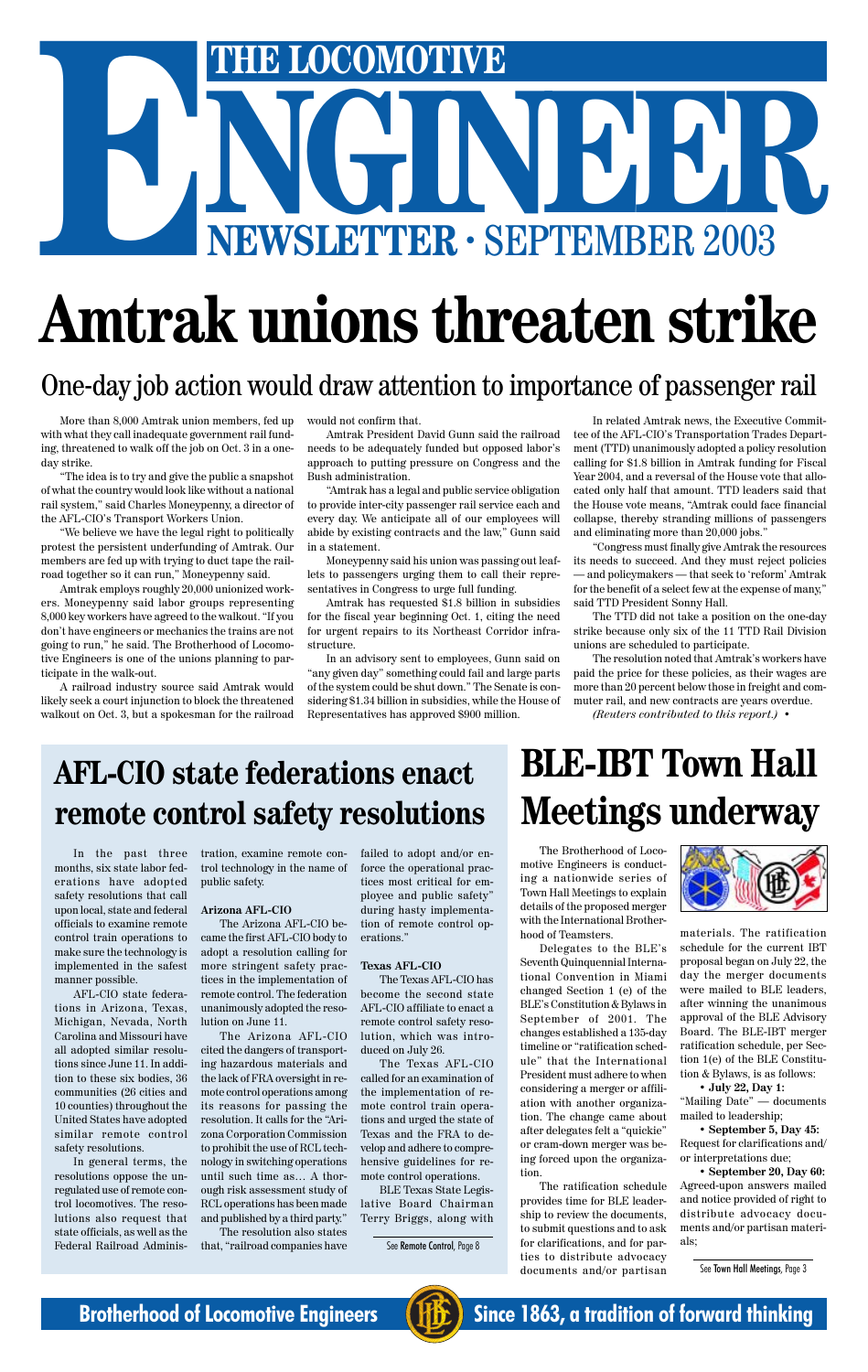The Railroad Retirement Board's policy is that every annuitant has the right to manage his or her own benefits. However, when physical or mental impairments make a railroad retirement annuitant incapable of properly handling benefit payments, or where the Board determines that the interests of the annuitant so require, the Board can appoint a representative payee to act on the annuitant's behalf. A representative payee may be either a person or an organization selected by the Board to receive benefits on behalf of an annuitant.

The following questions and answers provide information for family members, or others, who may have to act on behalf of an annuitant.

**1. Does the Railroad Retirement Board have legal authority to appoint a representative payee for an annuitant?**

The Railroad Retirement Act gives the Board authority to determine whether direct payment of benefits, or payment to a representative payee, will best serve an annuitant's interest. The Board can appoint a representative payee regardless of whether there has been a legal finding of incompetence or commitment and, depending on the circumstances in a particular case, the Board can select someone other than the individual's legal representative to be the representative payee.

### **2. What if a person has been given power of attorney by a beneficiary?**

Power of attorney is a legal process where one person grants another the authority to transact certain business on his or her behalf; but the Railroad Retirement Board, like the Social Security Administration, does not recognize power of attorney for purposes of managing benefit payments for a beneficiary. For this purpose, the Board uses the position of representative payee.

### **3. Why doesn't the Board recognize power of attorney?**

The Railroad Retirement Act pro-

tects a person's right to receive benefits directly and to use them as he or she sees fit by prohibiting the assignment of benefits. Power of attorney creates an assign-



Board exclusive jurisdiction in determining whether to appoint a representative payee for an annuitant. If the Board recognized power of attorney, the Board would be deferring to a designation made by someone outside of the agency and would, in effect, be abdicating its responsibility to the annuitant.

Also, events often occur which may affect an annuitant's eligibility for benefits. The responsibility for reporting these events to the Board is placed, by law, directly on the annuitant or the annuitant's representative payee. When benefits are accepted, the annuitant or his or her payee attests to a continued eligibility for such benefits. And if payments are misused, they can be recouped from the payee. This is not true with power of attorney.

### **4. How are these representative payees selected?**

Generally, the Board's local field offices determine the need for a representative payee and interview potential payees. The field office also advises the payee of his or her duties, monitors the payee, investigates any allegations of misuse of funds, and changes the method of payment, or the payee, when appropriate.

The Board provides 15 days' advance notice to an annuitant of its intent to appoint a representative payee, and the name of the payee, in order to allow the annuitant a period of time in which to contest the appointment.

**5. What are the primary duties and responsibilities of a representative payee?**

# **RAILROAD RETIREMENT NEWS Acting for impaired beneficiaries**

The payee must give first consideration to the annuitant's day-to-day needs. This includes paying for food, shelter, clothing, medical care and miscellaneous personal needs. Beyond day-to-day needs, railroad retirement benefits may be used for other expenses.

The payee is also responsible for reporting events to the Board that affect the individual's annuity, and is required to account for the funds received on behalf of the annuitant.

In addition, since railroad retirement benefits are subject to Federal income tax, a representative payee is responsible for delivering the benefit information statements issued each year by the Board to the person handling the annuitant's tax matters.

Periodically, the payee will be asked to complete a report which includes questions regarding how much of the railroad retirement benefits available during the year were used for the support of the beneficiary, how much of the benefits were saved, and how the savings were invested. In order to complete the questionnaire correctly, a payee must keep current records of the railroad retirement benefits received and how the benefits were used. The records should be retained for four years.

### **6. What are a representative payee's primary responsibilities for an annuitant's Medicare coverage?**

When an annuitant requires covered medical services, the payee must have the annuitant's Medicare card available. The payee must also keep records of the services received and the expenses incurred or paid, just as for any other usage of railroad retirement benefits.

### **7. What if an annuitant is confined to an institution?**

When annuitants are in a nursing home, hospital or other institution, their railroad retirement benefit payments should be used to meet the charges for their current maintenance. Current maintenance includes the usual charges the institution makes for providing care and services.

The payee should use the benefit payments to aid in the annuitant's possible recovery or release from the institution, or to improve his or her living conditions while confined. Payments may be used to provide such items as clothing, personal grooming supplies, transportation of relatives to visit the patient, trial visits to relatives, medical and dental care, and reading materials and hobby supplies.

**8. How should railroad retirement benefits not immediately required to meet an annuitant's needs be handled?**

Benefit payments which will not be needed in the near future must be saved or invested unless they are needed for the support of the annuitant's legally dependent spouse or child, or to pay creditors under certain circumstances. It is recommended that conserved funds be held in interest-bearing accounts. Preferred investments are Federally-insured or State-insured accounts at financial institutions and obligations of, or those backed by, the federal government, such as U.S. Savings Bonds. Funds should not be kept in the home where they may be lost or stolen, nor can they be mingled with the payee's own funds or other funds.

**9. How can a person get more information about being appointed as a representative payee, or whether the use of railroad retirement benefits for a particular purpose would be proper?**

For more information, a person should contact the nearest office of the Railroad Retirement Board. Most Board offices are open to the public from 9:00 a.m. to 3:30 p.m., Monday through Friday.

Persons can find the address and phone number of the Board office serving their area by calling the automated RRB Help Line at (800) 808-0772. They can also get this information from the Board's Web site at www.rrb.gov. •

## FBI: U.S. rail lines targeted for attacks

# **NEWS BRIEFS**

Al-Qaida is targeting the nation's railroads for terrorism so it can disrupt the nation's economy, according to FBI officials.

The threat has become so real that on May 7, the FBI issued an alert when equipment capable of derailing a train was stolen from an east Texas rail yard.

Fears of an attack on strategic points along America's railroads were reinforced on September 11 with the release of a study on threats to rail by the RAND Corp., the Los An-

geles Economic Development Corp. and Orange County rail officials.

Possible terrorist acts include putting a bomb on a train to cause havoc in the rail system or tampering with the rail lines to cause a derailment, according to the study.

The study suggests that the nation concentrate its counterterrorism efforts along strategic corridors in Los Angeles, New York, Las Vegas, Houston and Chicago, said Wally Baker, senior vice president of the Los Angeles County Economic Development Corp.

The study calls on the federal government to fund training for emergency teams that would respond to a rail disaster. The Association of American Railroads already operates a facility in Pueblo, Colo., to teach emergency personnel how to handle rail accidents, said John Bromley, spokesman for Union Pacific.

*(The Press-Enterprise of Riverside, Calif., contributed to this report.)* •

A Jefferson Circuit Court jury awarded \$2.74 million to a CSX Transportation employee September 10, finding the railroad company negli-

### CSX worker wins \$2.74 million case

gent in allowing him to be exposed to toxic solvents that led to brain damage.

Troy Moody worked in what was the Louisville & Nashville Railroad's south Louisville shops, where locomotives were cleaned with solvents, for about four years beginning in 1978, according to court records and his wife, Janet Moody.

Moody, 51, and his attorney argued that CSX exposed Moody and other employees to toxic solvents, even though they knew that the chemicals could cause brain damage.

In his closing argument, an attorney for CSX said that Moody's brain damage wasn't

caused by exposure to the solvents and denied that CSX failed to protect its workers from any known hazard.

The CSX attorney contended that if solvents had caused the brain damage, the effects would have been immediate.

Jurors voted 9-3 that negligence by CSX — not Moody — was a cause of the brain damage. The jury awarded Moody \$200,000 for future medical expenses, \$540,000 for future lost wages, and \$2 million for past and future pain and suffering.

*(The Louisville, Ky., Courier-Journal contributed to this report.)* •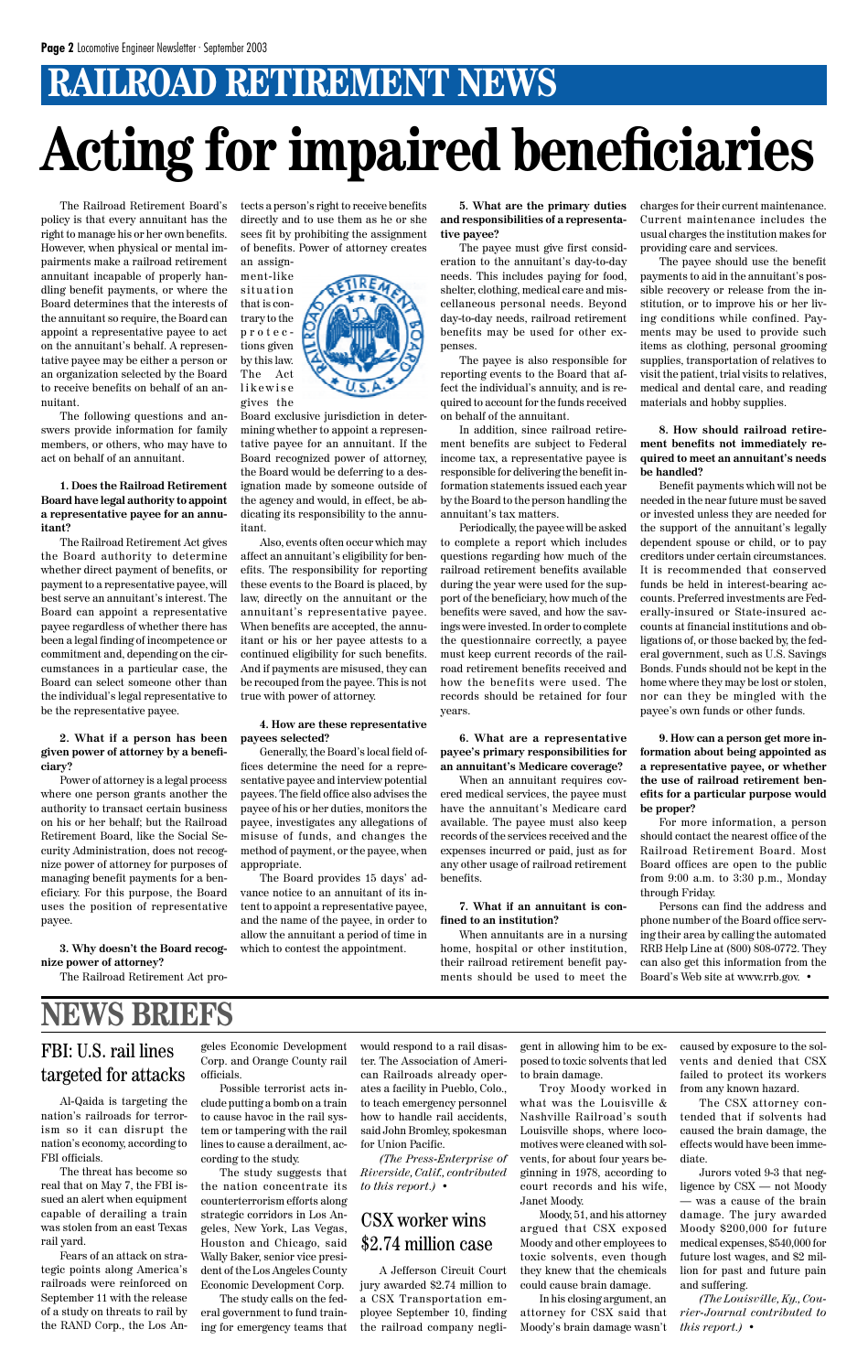# **BLE NEWS**

The George Meany Center-National Labor College is offering two hazmat training classes in 2003-2004.

• May 2-6, 2004 (Silver Spring, Md.)

The four classroom training programs are eight hours per day for four consecutive days. The dates are:

• October 5-9, 2003 (Silver Spring, Md.)

This training, eligible for three academic credits from the George Meany Center-National Labor College, addresses OSHA and DOT required procedures and different levels of response and worker protection in case of a hazardous materials emergency or release. Training also includes advanced classroom instruction and intensive hands-on drills. The highlight of the course is a simulated hazmat response in full safety gear.

Transportation, lodging and meals are provided for all training participants by a Federal grant from the National Institute of Environmental Health Sciences (NIEHS). In addition, participants who are unable to receive regular pay through the railroad to attend training are eligible for a stipend of \$428.

Completed registration forms should be faxed, mailed or emailed to the Hazmat office as soon as possible. Online registration is also available at http:// www.hazmatgmc.org. Space is limited to approximately 25 for each program.

Railway Workers Hazardous Materials Training Program

10000 New Hampshire Ave. Silver Spring, Md. 20903 (301) 439-2440 (301) 431-6464 - fax crodgers@georgemeany.org

M. Hahs recognized Betty A. Child, who celebrated her 35th anniversary as an employee of the Brotherhood of Locomotive Engineers on August 20

She is secretary and administrative assistant to the BLE's U.S. National Legislative Representative Raymond Holmes and has worked in the BLE's Washington, D.C., office since 1968.

In 1998, Sister Child became the first woman selected as an honorary member of the BLE by a unanimous vote of the Advisory Board.

"On behalf of the 59,000 men and woman of the Brotherhood of Locomotive Engineers, I thank Betty Child for her years of dedicated service and valu-

BLE International President Don able contributions to our organization," **BLE recognizes employee on 35th anniversary**

President Hahs said.

"Congratulations to Betty on her anniversary," Vice-President Holmes said, "I thank her for her patience and persistence over the years."

She came to work for the BLE as a young widow with two small children in August 1968. She has served under the leadership of 10 International Presidents, beginning with then-Grand Chief Engineer Perry S. Heath.

In unanimously accepting her as an honorary member in 1998, the Advisory Board declared: "Betty's many years of dedication, knowledge of the BLE's history and overall contribution to the organization as a whole is incomparable.

We only grant this membership to persons who have made an extremely valuable contribution to the cause of railroading in general, and/or to the cause of the craft of the locomotive engineer."

The number of local communities enacting remote control safety resolutions grew to 36 in August. Mankato, Minn., and Saginaw, Mich., joined the growing list of communities that are asking the Federal Railroad Administration to make sure that remote control locomotives are operated in the safest manner possible.

### **Mankato, Minn.**

On August 11, the city of Mankato, Minn., passed a resolution opposing remote control locomotives within its jurisdiction.

The effort to pass the resolution was spearheaded by BLE Division 9 (Waseca, Minn.) President D.A. Boeck. BLE Union Pacific Northern Lines General Chairman Bruce D. MacArthur commended Boeck and the rest of the members of Division 9 for their effort.

The resolution stated that the city of Mankato took action in order to ensure the safety of its citizens, and it asked that the FRA develop comprehensive regulations for the use of remote control locomotives.

### **Saginaw, Mich.**

In August, the city of Saginaw, Mich., also adopted a safety resolution regarding the use of remote control trains within its boundaries.

The Saginaw City Council unanimously approved a resolution calling for the FRA to develop comprehensive regulations for the use of remote controlled locomotives, and that "those regulations ensure that the safety and well-being of the citizens of Saginaw will not be jeopardized by the use of such devices."

Greg Powell, Michigan State Legislative Board Chairman, thanked the members of BLE Division 304 (Saginaw), especially Local Chairman Dave Norman and Legislative Representative Don Roach. He also thanked Joe Smith, President of the Saginaw Central Labor Council; Wilmar Jones-Harm, Saginaw Mayor; Carol Cotrell, City Councilwoman; and the rest of the Saginaw City Council.

### **The List**

In addition to Mankato and Saginaw, 24 U.S. cities have adopted

**• September 30, Day 70:** Deadline for notice from those desiring to distribute materials per above;

**• October 5, Day 75:**

Deadline for Canadians to request separate vote;

**• October 20, Day 90:**

Deadline for mailing documents and ballot to each active member; and

**• December 4, Day 135:**

Deadline for receipt and counting of all ballots.

The office of BLE First Vice-President Ed Rodzwicz is coordinating the Town Hall meetings. The First Vice-President and other BLE International officers are expected to participate in approximately 16 Town Hall meetings in centralized locations throughout the United States. The Town Hall Meetings provide a chance for BLE members to partici-

similar resolutions: Baton Rouge, La.; Detroit, Mich.; Shreveport, La.; Marysville, Mich.; Boston, Mass.; Cleveland, Ohio; Pine Bluff, Ark.; North Little Rock, Ark.; Beardstown, Ill.; Bakersfield, Calif.; Woodbridge, N.J.; Belen, N.M.; Maple Heights, Ohio; Alliance, Neb.; Evansville, Ind.; Dupo, Ill.; Durand, Mich; Flat Rock, Mich.; Woodhaven, Mich; Flint, Mich.; Sparks, Nev.; Commerce, Calif.; Clinton, Iowa; and Montebello, Calif.

Also, 10 counties have passed similar remote control resolutions. They are: Douglas County, Wisc.; West Baton Rouge Parish, La.; Point Coupee Parish, La.; Cuyahoga County, Ohio; Huron County, Ohio; Erie County, Ohio; Whitley County, Ky.; Unicoi County, Tenn.; Contra Costa County, Calif.; and Knox County, Tenn.

### **Links at <www.ble.org>**

For a PDF copy of the Mankato resolution, visit:

http://www.ble.org/pr/pdf/mankato.pdf For a PDF of the Saginaw resolution, visit:

http://www.ble.org/pr/pdf/saginaw.pdf

# 36th community passes remote control safety resolution



Betty Child, who in late August marked her 35th year as a BLE employee, with Raymond A. Holmes, BLE Vice-President & U.S. National Legislative Representative.

# **Meany Center offers hazmat workshops**

# **Remote control info spreads**

pate in a question and answer session with BLE leaders regarding the proposed IBT merger.

As the schedule for these events remains fluid, dates and locations of all meetings were not available for publication in the *Newsletter*. Confirmed Town Hall meetings are as follows:

**October 22, 6 p.m.-8 p.m.** Holiday Inn Airport 5000 Tenth Ave. North Birmingham, Ala.

**October 23, 9 a.m.-11 a.m.** Holiday Inn Airport 5000 Tenth Ave. North Birmingham, Ala.

**October 23, 6 p.m.-8 p.m.** IBT Local 667 Meeting Hall 796 East Brooks Road Memphis, Tenn. (901) 396-5331

**October 24, 9 a.m.-11 p.m.** IBT Local 667 Meeting Hall 796 East Brooks Road Memphis, Tenn. (901) 396-5331

**October 24, 6 p.m.-8 p.m.** IBT Local 480 Meeting Hall 1050 Cornelia St. Nashville, Tenn. 37217 (615) 361-4900

**October 25, 9 a.m.-11 a.m.**

IBT Local 480 Meeting Hall 1050 Cornelia St. Nashville, Tenn. 37217 (615) 361-4900

BLE members can look for the dates and locations of Town Hall Meetings to be published on the BLE website when meetings are formally scheduled for a particular area. •

### Town Hall Meetings

### Continued from Page 1

# BLE conducting Town Hall Meetings on proposed IBT merger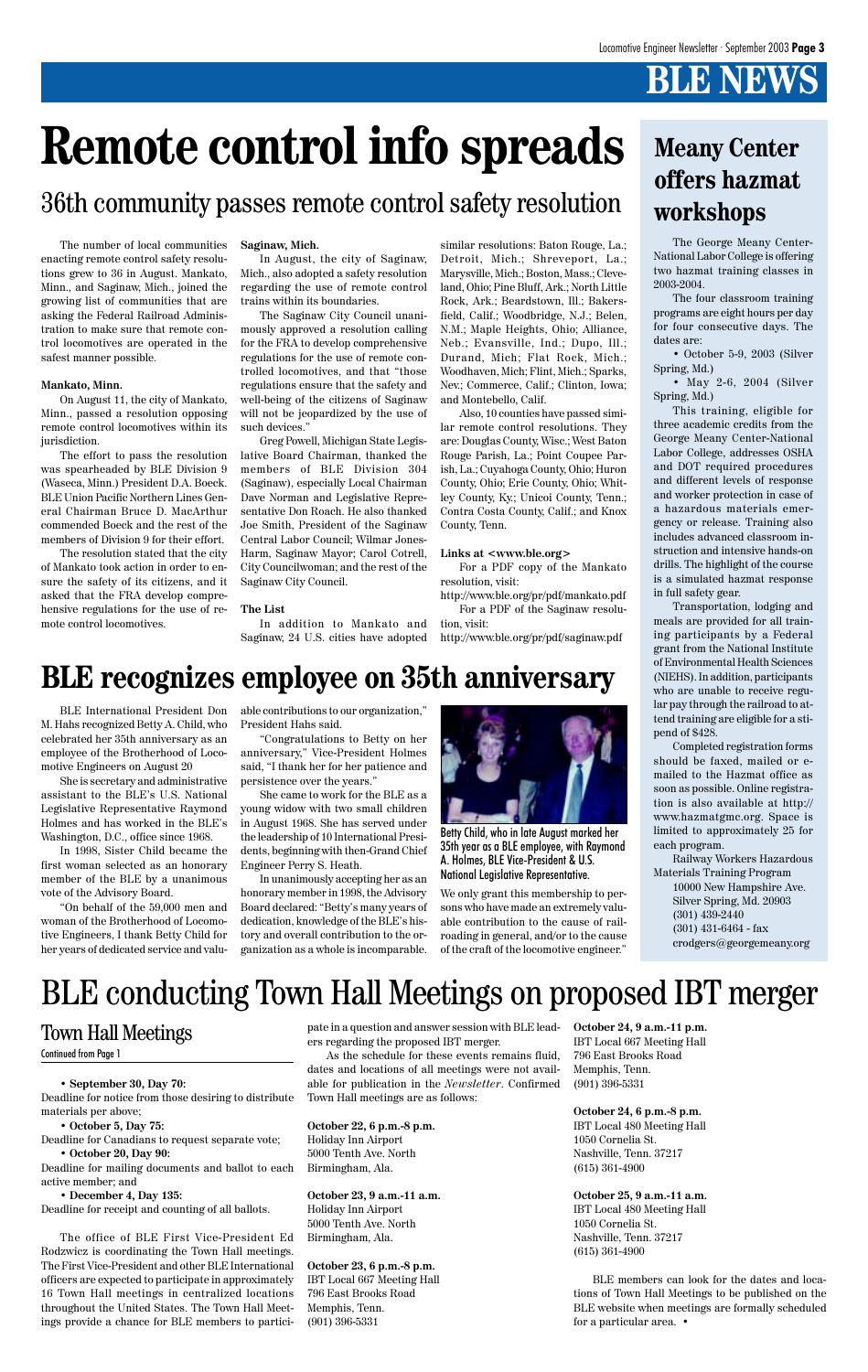# **ESTERN UNION MEETING ASSOCIATION**



Representing Canadian BLE members at the 68th annual EUMA are, from left: Glenn Wightman, Division 91 (Montreal); and George Hucker, BLE International Vice-President & National Legislative Representative-Canada. BLE International President Don M. Hahs, right, shakes



hands with IBT General President James Hoffa.



From left: Carlos Lizarraga, Local Chairman of Division 106 (Muncie, Ind.); President Hahs; and Kevin Barker, Secretary-Treasurer of Division 106.





From left:General Chairman Tommy Roberts (Conrail Shared Assets/CSX Northern District); Ron Pasquarella, Local Chairman and Legislative Representaive of Division 682 (Hammond, Ind.); and General Chairman Don Menefee (CSXT Northern Lines).



From left: Mark Counsman, Local Chairman of Division 459 (Harrisburg, Pa.); Brian Simon, Local Chairman and Legislative Representative of Divison 226 (Newark, N.J.); Ed Rodzwicz, BLE International First Vice-President; Charles Otten; Division 46 (Albany, N.Y.); Richard Thomas, Division 867 (Waterbury, Conn.); and Corey Engel, Division 867.

![](_page_3_Picture_8.jpeg)

From left: IBT General President Hoffa visits the BLE Education & Training Department booth during the EUMA and meets with BLE Special Representative and Education &

> From left: Ray Wagner, Regional Coordinator for CSX Operation Redblock; Leon Stockwell, CSX Northern Region SENSE Coordinator; Larry James, CSX System Labor Liaison; and Tom Vassie, Northeast Regional SENSE Coordinator and Secretary-Treasurer of the Conrail Shared Assets/CSX Northern District General Committee of Adjustment. Wagner belongs to BLE Division 286 (Grand Rapids, Mich.), Stockwell belongs to Division 561 (Richmond, Va.), James belongs to Division 284 (Parkersburg-Grafton, WV.), and Vassie to Division 382 (Buffalo, N.Y.)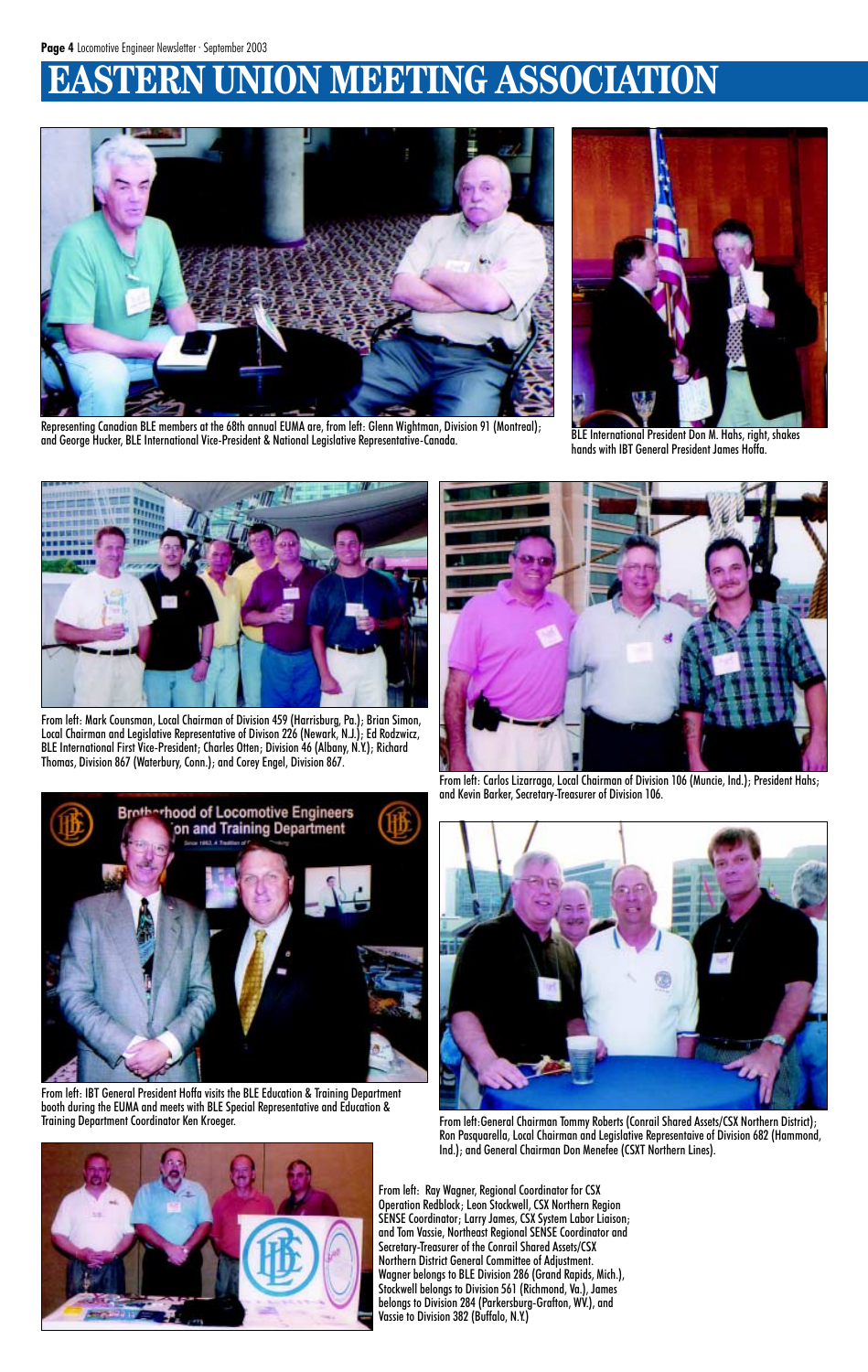# **BALTIMORE, M**

![](_page_4_Picture_4.jpeg)

Bruce Cushing and his daughter Katie. Brother Cushing is Local Chairman and Legislative Representative of BLE Division 112 (Greenfield, Mass.).

![](_page_4_Picture_2.jpeg)

Frank Battaglia, Legislative Representative of BLE Division 1 (Detroit), asks a question during the closed session.

![](_page_4_Picture_6.jpeg)

From left: John Rupp, Local Chairman of Division 74 (Harrisburg, Pa.), and Fred Cox, Chairman of the 2003 EUMA in Baltimore.

![](_page_4_Picture_8.jpeg)

From left: GIA International President Onita Wayland and BLE General Secretary-Treasurer William C. Walpert.

![](_page_4_Picture_10.jpeg)

Teamsters General President Hoffa and BLE International Vice-President Paul T. Sorrow.

![](_page_4_Picture_11.jpeg)

EUMA Chairman Mark Kenny, who is also General Chairman of the BLE's Amtrak General Committee of Adjustment.

# **Next Eastern Union Meeting Association • August 8-11, 2004**

**At the Holiday Inn — Grand Island, N.Y. Hosted by Jimmy & Janet Louis and members of BLE Division 421 (more details to come)**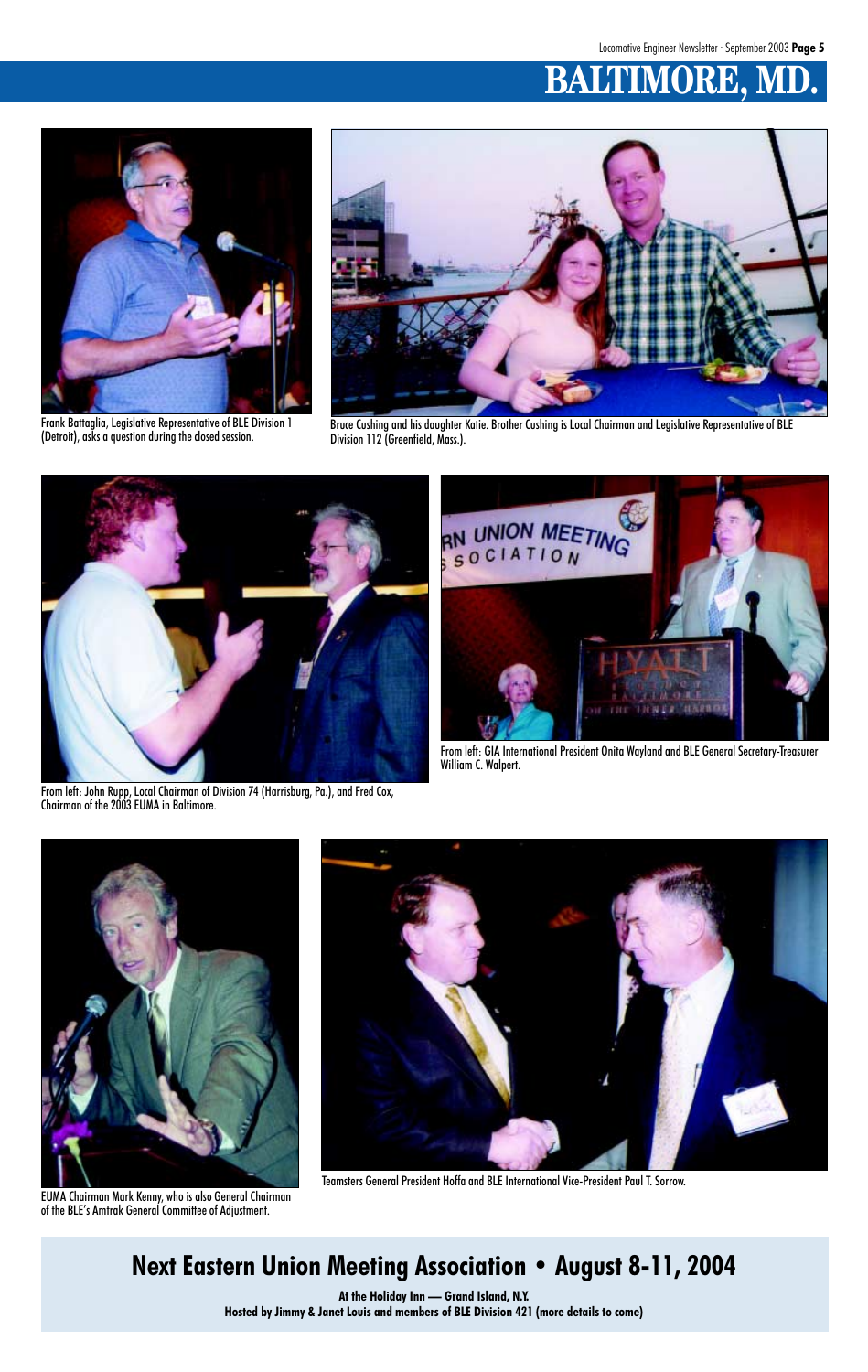# **RAILROAD RETIREMENT NEWS**

# **How to calculate railroad, social security benefits**

The payment of a railroad retirement annuity can be affected by entitlement to social security benefits, as well as certain other government benefits. Such dual entitlement, if not reported to the Railroad Retirement Board, can result in benefit overpayments which have to be repaid, sometimes with interest and penalties. The following questions and answers describe how dual benefit payments are adjusted by the Railroad Retirement Board for annuitants eligible for social security benefits and/or other benefit payments.

### **1. How are dual benefits paid to persons entitled to both railroad retirement and social security benefits?**

Since 1975, if a railroad retirement annuitant is also awarded a social security benefit, the Social Security Administration determines the amount due, but a combined monthly dual benefit payment should, in most cases, be issued by the Railroad Retirement Board after the railroad retirement annuity has been reduced for the social security benefit.

### **2. Why is a railroad retirement annuity reduced when a social security benefit is also payable?**

The tier I portion of a railroad retirement annuity is based on both the railroad retirement and social security credits acquired by an employee and reflects what social security would pay if railroad work were covered by social security. Tier I benefits are, therefore, reduced by the amount of any actual social security benefit paid on the basis of nonrailroad employment, in order to prevent a duplication of benefits based on the same earnings.

The tier I dual benefit reduction also applies to the annuity of an employee qualified for social security benefits on the earnings record of another person, such as a spouse. And, the tier I portion of a spouse or survivor annuity is reduced for any social security entitlement, even if the social security benefit is based on the spouse's or survivor's own earnings. These reductions follow principles of social security law which, in effect, limit payment to the higher of any two or more benefits payable to an individual at one

time.

However, the tier II portion of a railroad retirement annuity is based on railroad service and earnings alone, is computed under a separate formula, and is not reduced for entitlement to a social security benefit.

**3. Are there any exceptions to the railroad retirement annuity reduction for social security benefits?**

No. However, if an employee qualified for dual benefits before 1975 and meets certain vesting requirements, he or she can receive an additional annuity amount which offsets, in part, the dual benefit reduction. This additional amount, reflecting the dual benefits payable prior to 1975, is called a vested dual benefit payment. Legislation enacted in 1974 coordinated dual railroad retirement and social security benefit payments to eliminate certain duplications; but this legislation also included a "grandfather" provision to preserve the pre-1975 dual benefits of persons meeting certain vesting requirements by including vested dual benefit payments in their annuities.

Awards of these vested dual benefit amounts are now limited only to vested railroad employees with dual coverage on their own earnings. Spouses and widow(er)s retiring since 1981 no longer qualify. Of the over 16,000 employee annuities awarded in Fiscal Year 2002, less than 230 contained vested dual benefit payments.

### **4. Are there any funding limitations on the payment of vested dual benefits?**

Vested dual benefit payments are funded by annual appropriations from general U.S. Treasury revenues, rather than the railroad retirement payroll taxes and other revenues that finance over 98% of the railroad retirement system's benefit payments. Payment of these vested dual benefits is dependent on the time and amount of such appropriations. If the appropriation in a fiscal year is for less than the estimated total vested dual benefit payments, individual payments must be reduced by proration. Vested dual benefits are not increased by cost-of-living adjustments.

### **5. Can Federal, State, or local government pensions also result in dual benefit reductions in a railroad retirement annuity?**

Tier I benefits for employees first eligible for a railroad retirement annuity and a Federal, State or local government pension after 1985 may be reduced for receipt of a public pension based, in part or in whole, on employment not covered by social security or railroad retirement after 1956. This also applies to certain other payments not covered by social security, such as payments from a non-profit organization or from a foreign government or a foreign employer. However, it does not include military service pensions, payments by the Department of Veterans Affairs, or certain benefits payable by a foreign government as a result of a totalization agreement between that government and the United States.

This reduction is made by adjusting certain weighting factors in the social security and tier I benefit formulas. These factors increase benefits for workers with low lifetime social security and/or railroad retirement earnings. The weighting factors were not, however, intended to increase benefits for those whose major employment was not covered by social security or railroad retirement.

### **6. How does the public service pension apply to spouse or widow(er)s' benefits?**

The tier I portion of a spouse's or widow(er)'s annuity may also be reduced for receipt of any Federal, State or local pension separately payable to the spouse or widow(er) based on her or his own earnings. The reduction generally does not apply if the employment on which the public pension is based was covered by social security on the last day of public employment. (A special rule applies to Federal employees who switch from the Civil Service Retirement System to the Federal Employees Retirement System.) For spouses and widow(er)s subject to the government pension reduction, the tier I reduction is equal to 2/3 of the amount of the government pension. The public service pension reduction in railroad retirement spouse and widow(er) benefits was brought about by 1977 social security legislation which also applied to the tier I portion of railroad retirement spouse and widow(er) annuities. Since a social security spouse or widow(er) benefit is reduced if the beneficiary is also entitled to a social security benefit based on her or his own earnings, it was considered equitable that a social security spouse or widow(er) benefit also be reduced for a public service pension based on the beneficiary's own nonsocial security earnings.

**7. What dual benefit restrictions apply when both a husband and wife are rail employees entitled to railroad retirement annuities?**

If both the husband and wife are qualified railroad employees and either has some railroad service before 1975, both can receive separate railroad retirement employee and spouse annuities, without a full dual benefit reduction under the phase-out provisions of the 1974 Railroad Retirement Act. However, if both the husband and wife started railroad employment after 1974, only the railroad retirement employee annuity or the spouse annuity, whichever he or she chooses, is payable.

If a widow(er) is qualified for a railroad retirement employee annuity as well as a widow(er)'s annuity, a special guaranty applies in some cases. If both the widow(er) and the deceased employee started railroad employment after 1974, the survivor annuity payable to the widow(er) is reduced by the amount of the employee annuity.

If either the deceased employee or the widow(er) had some railroad service before 1975 but had not completed 120 months of service before 1975, the widow(er)'s own employee annuity and the tier II portion of the survivor annuity would be payable to the widow(er). The tier I portion of the survivor annuity would be payable only to the extent that it exceeds the tier I portion of the widow(er)'s own employee annuity.

If either the deceased employee or the widow(er) completed 120 months of railroad service before 1975, the widow or dependent widower may receive both an employee annuity and a survivor annuity, without a full dual benefit reduction.

**8. Can workers' compensation or public disability benefits affect railroad retirement benefits?**

If an employee is receiving a disability annuity, tier I benefits for the employee and spouse may, under certain circumstances, be reduced for receipt of workers' compensation or public disability benefits.

### **9. How can an annuitant find out if receipt of any dual benefits might affect his or her railroad retirement annuity?**

If an annuitant becomes entitled to any of the previously discussed dual benefit payments, or if there is any question as to whether a dual benefit payment requires a reduction in an annuity, a Board field office should be contacted. In any situation, the best rule is, "When in doubt-report."

Annuitants can find the address and phone number of the Board office serving their area by calling the automated toll-free RRB Help Line at (800) 808-0772 or by checking the Board's Web site at www.rrb.gov. Most field offices are open to the public from 9 a.m. to 3:30 p.m., Monday through Friday, except on Federal holidays. •

# Upcoming 2003 Railroad Retirement informational conferences

The U.S. Railroad Retirement Board will offer free informational conferences for elected BLE officers during 2003. Registration begins at 8 a.m. Meetings are from 8:30 a.m. to 12:30 p.m.

> **October 3 — Philadelphia, Pa.** Wyndham Hotel at Franklin Plaza 17th and Race Streets

**October 17 — Pittsburgh, Pa.** Radisson Hotel, Pittsburgh Green Tree 101 Radisson Drive

**October 24 — Portland, Ore.** Hilton Garden Inn., Portland Airport 12048 N.E. Airport Way

**November 7 — New Orleans, La.** Holiday Inn Metaire, 3400 I-10 & Causeway Blvd.

> **December 5 — Jacksonville, Fla.** Holiday Inn Baymeadows 9150 Baymeadows Road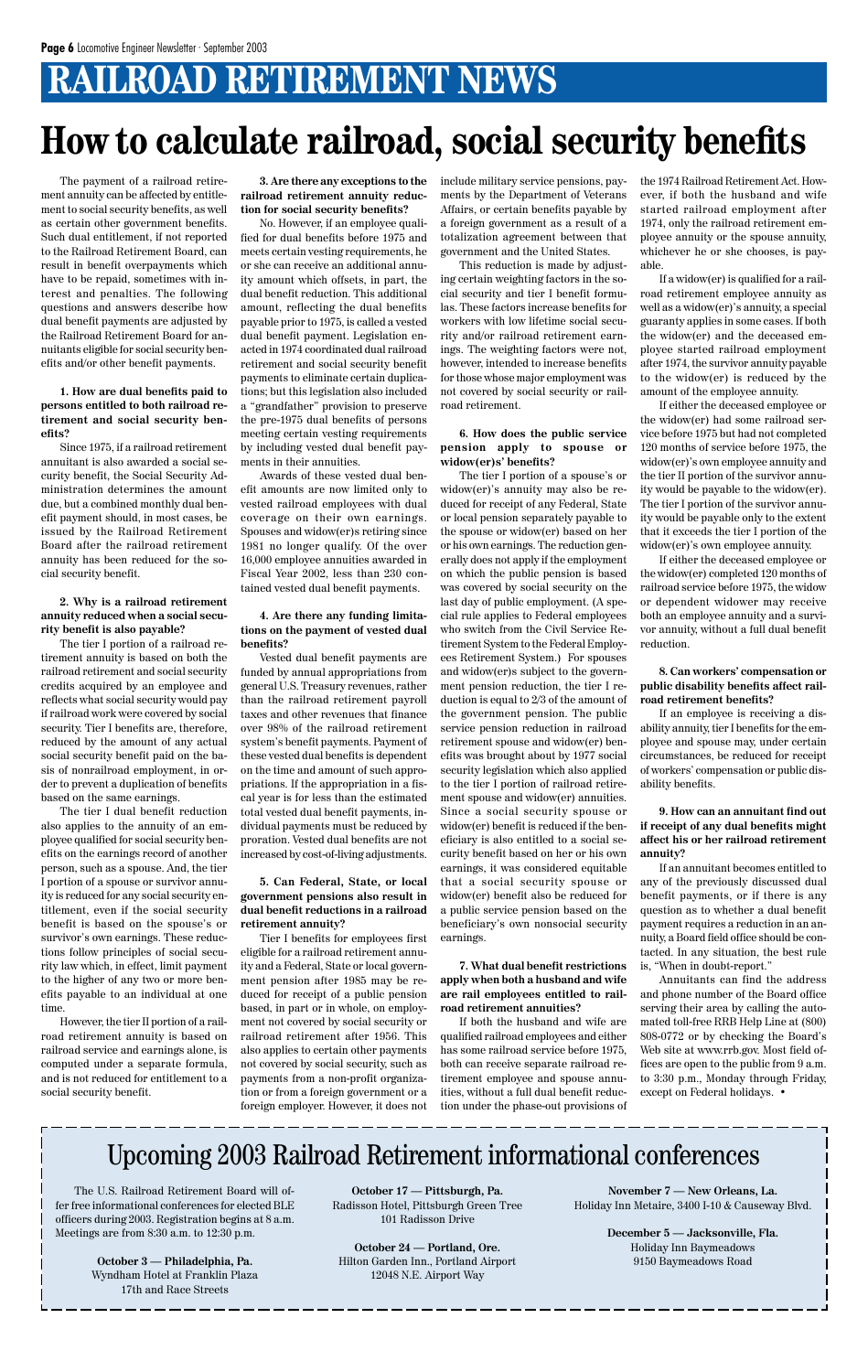# **BLE NEWS**

The BLE Education & Training Department booth at the AFL-CIO Union Industries Show in Pittsburgh, Pa., offered show attendees an opportunity to experience the thrill of operating a locomotive.

Baultar's newly completed train simulator, installed in a 26-foot travel trailer, attracted the attention of young and old at the May 2-5 show, and was featured in an article published by the *Pittsburgh Post-Gazette*.

The simulator is a replica of the CN FD70 MAC comfort cab, complete with all the controls, an ergonomically-correct, adjustable Baultar 3500 series reclining seat, and a computer screen where a videotape of an actual run is displayed. Next to the "trainee" seat in the cab is a seat for the instructor to observe and critique while the simulator is in operation. Dozens of show goers entered the trailer to sit in the simulated cab and operate the controls during the four-day show.

This year's show attracted more than 200,000 visitors to the newly constructed, 330,000 square-foot David L. Lawrence Convention Center in downtown Pittsburgh. All the latest in union-made automobiles, motorcycles, appliances, hardware, work clothes, sporting goods, baked goods, and groceries were on display, as well as services and skills performed by America's union members.

The show, produced by the AFL-CIO Union Label & Service Trades Department, is held each year in a different part of the country. "The American Dream — Union Made" was the theme for the Pittsburgh show.

Education and Training Coordinator Ken Kroeger planned and organized the BLE's exhibit. Len Woolgar of Baultar Manufacturing towed the travel trailer from Windsor, Quebec, to

![](_page_6_Picture_37.jpeg)

Pittsburgh, and maneuvered it into the convention center. Kroeger, Woolgar, and Sereena Hogan of the GIA staffed the booth from 11 a.m. to 7 p.m. each day. Engineer Will Amaya, of Seattle, Wash., and Pennsylvania State Legislative Board Secretary-Treasurer Dave Caniff of Pitts-

burgh also volunteered their time to interact with show attendees and to work as instructors on the simulator.

General Secretary-Treasurer Bill Walpert was on hand when the show opened. Several hundred Pittsburgh-area junior high and high school students attending the show.

# **BLE a hit at AFL-CIO Union Industries Trade Show in Pittsburgh**

"The Union Industries Trade Show is a great opportunity for these students to get a first-hand look at the wide range of good union jobs available to those who prepare for them," GST Walpert said. "Many potential future hogheads took away our handout titled 'Becoming a Locomotive Engineer.'"

Next year's show will be in St. Louis, Mo. •

Ken Kroeger of the BLE Education & Training Department works with a young railroad enthusiast at the AFL-CIO's Union Industries Trade Show in Pittsburgh. The simulator used by the BLE as part of the show was provided by Baultar.

Amtrak, the National Railroad Passenger Corp., is recruiting Locomotive Engineers to work out of Washington, D.C. Duties include the safe operation of diesel-electric locomotives, complying with train orders, wayside signals, railroad operating rules, special instructions, and federal, state and local regulations to transport passengers and equipment safely and efficiently.

Locomotive Engineers perform equipment and air brake tests as required. Job involves working alone and apart in physical isolation while integrating activities with others. Engineers must make timely and critical decisions under stressful situations to safeguard lives and property.

Candidates must have a current Class I Engineer Certificate and must currently be working as a Locomotive Engineer with one year of service. Any candidate whose driving record indicates a conviction for an alcohol or substance violation, or a refusal to submit to testing in connection with a moving violation within the past 36 months, will be automatically disqualified. Candidates must be able to report to their Crew Base within a 2-hour call.

Resumes may be forwarded to Amtrak Human Resources Department, 900 Second Street, NE, Washington, D.C., faxed to 202-906-3349, or emailed to thomaswa@amtrak.com.

Amtrak is an equal opportunity employer: EOE, M/F, D/V

# **BLE Job Bank** Amtrak

# **NEWS BRIEFS**

As much as the railroads in the path of Hurricane Isabel would like to

# Hurricane Isabel hits Eastern U.S. railroads

IBM Corporation is ranked best for employee workplace privacy and Burlington Northern Santa Fe one of the worst among the largest publicly traded companies, according to research conducted by WIRED magazine.

"Ranking Privacy at Work" in the October 2003 issue reports that with tools like e-mail and Internet monitoring, keystroke tracking and even genetic testing, on-the-job spying has never been more common or effective.

According to WIRED's findings, Burlington Northern Santa Fe ranks with Eli Lilly, Wal-Mart, New York Times Company, and Hilton Hotels as one of the five worst. It ranked Eli Lilly as the worst.

BNSF scored near the bottom for illegally testing workers for genetic defects. In May of 2002, BNSF paid \$2.2 million in damages to 36 workers who said they were genetically tested without their knowledge by the railroad as part of a comprehensive medical exam after filing claims for carpal tunnel syndrome. Most were maintenance of way workers.

The five best companies are IBM, Hewlett-Packard, Ford, Baxter Healthcare and Sears.

*(From Wired Magazine)* •

## Study: BNSF one of five worst companies for employee privacy

Responding to a series of recent accidents and near misses involving Union Pacific trains in California — including two in September when freight cars almost crashed into Metrolink trains in Los Angeles — state officials criticized the Omaha-based railroad and called on it to improve its safety practices.

"We do not appreciate trains in our

# UP told to get safety back on track in Calif.

return to normal service, flooding and electrical outages are still interrupting schedules.

As this *Newsletter* went to press, Amtrak was still experiencing delays between Washington, D.C., and Baltimore due to high water at Landover, Md. As of September 24, the water had receded to a level that enabled Amtrak to restore full service on two tracks.

On its Harrisburg Line, Amtrak reported several downed trees blocking tracks and affecting overhead power lines. Passengers were notified that they may expect significant delays between Philadelphia and Harrisburg until further notice.

Local power outages have played havoc with scheduling and train operations because of concerns about gradecrossing protection. Norfolk Southern and CSX have placed hundreds of portable generators in North Carolina and Virginia to power crossing gates and flashers. CSX has managed to reopen all of its lines with the exception of the one from Garysburg, N.C., to Portsmouth, Va., which it hoped to have in service by September 24.

*(From Trains.com)* •

rivers, our backyards or running uncontrolled through our neighborhoods, our intersections and past our schools," said Richard Clark, director of rail safety for the Public Utilities Commission.

On June 20, a UP train broke loose at a rail yard in Montclair and traveled out of control for about 30 miles at speeds greater than 80 mph before derailing in a Commerce neighborhood. Nobody was killed, but the derailment crushed several houses.

Since then, Clark said, UP trains have been involved in five more serious incidents in California.

The PUC is so concerned about UP's performance in California that Clark and PUC board President Michael Peavey held an emergency telephone meeting last week with the head of the Federal Railroad Administration and Union Pacific's operations director.

During the phone call, Clark said, he and Peavey told UP that the commission would step up its monitoring of the company's tracks and trains in California, and that UP should do more to prevent accidents or near misses.

*(From the Los Angeles Times)* •